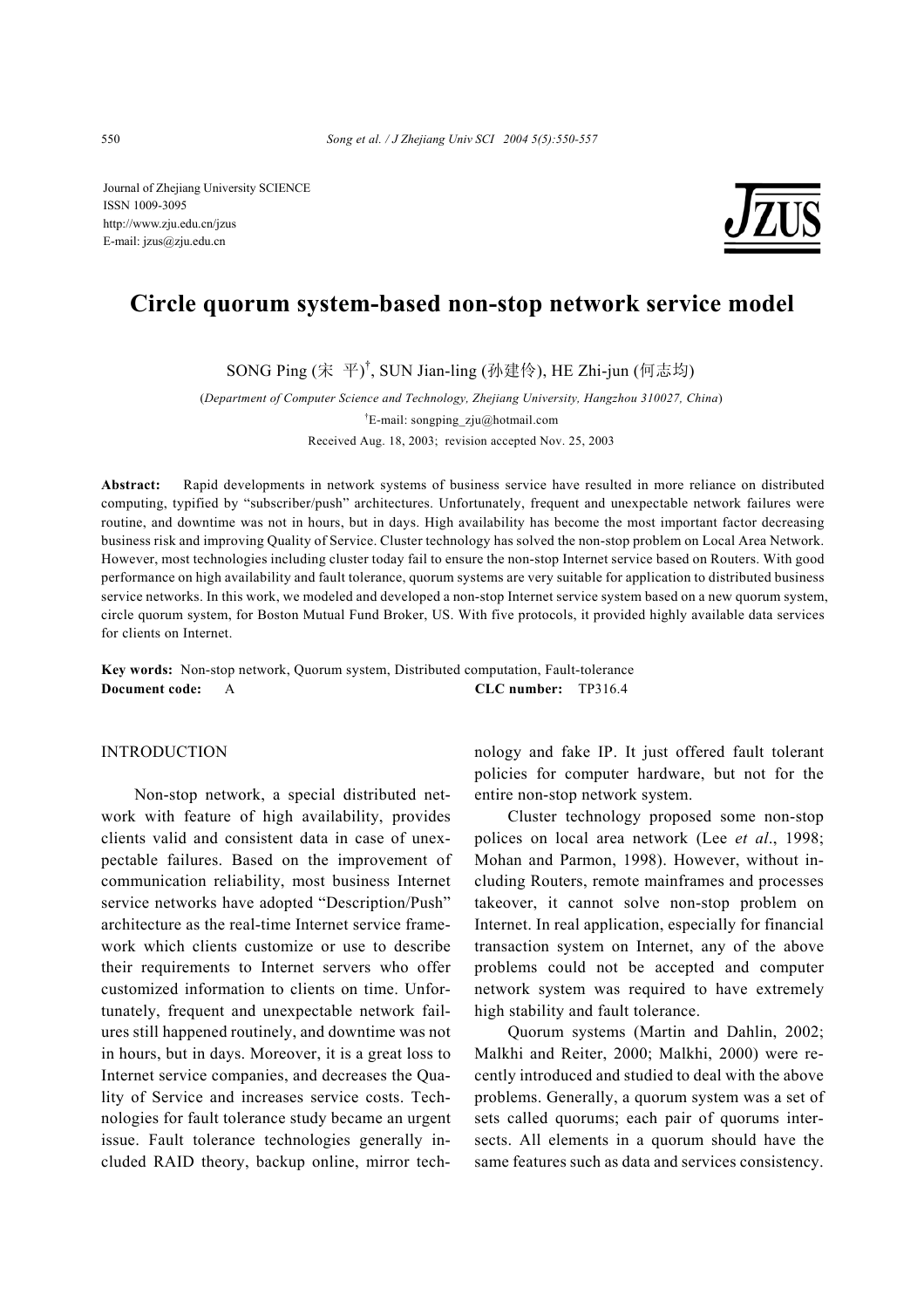It had good performance on duplicate data (Ahamad and Ammar, 1980), fault tolerance (Yin *et al*., 2002; Malkhi *et al*., 1999) and load balance (Malkhi *et al.*, 2001; Peris *et al*., 2001; Kumar, 2002).

By introducing quorums systems into distributed computation, a novel quorum system, circle quorum system, was designed to realize distributed fault tolerant policy with high availability. Moreover, a non-stop Internet service model with five protocols, duplication protocol, takeover protocol, Router protocol, read protocol and recovery protocol, was constructed that provided clients a highly available data service. The design of this model has successfully been implemented until now in international transaction system at Boston 24×7 Mutual Fund Broker, US.

## CIRCLE QUORUM SYSTEM

A set system  $Q = \{Q_1, ..., Q_m\}$  is a collection of subsets  $Q_i ⊵ U$  of a finite universe *U*. A quorum system is a set system *Q* that has intersection property: *P*∩*R*≠φ for all *P*, *R*∈*Q*. Alternatively, quorum systems are known as intersecting set systems or as intersecting hyper-graphs. The subsets of the set system are called quorums.

## **System definition**

Traditional quorum systems are typically represented by Byzantine quorum system (Tsuchiya and Kikuno, 2002), Crumbling Wall quorum system (Peleg and Wool, 1997), Grid quorum system (Kumar, 2002), Tree quorum (Kafri and Janecek, 2002) and Diamond quorum system (Fu *et al.*, 2002). Their topology covers regular grid, tree, diamond, and irregular grid.

Normally quorum systems simulate ROWA (Read One Write All) protocol for failure resistance, which means valid data are read from only one valid quorum and all data are written to all quorums. This failure tolerant mode requires huge disk capacity and loses big communication bandwidth to backup one data in all nodes of all quorums. Generally, unexpectable Internet failures easily split the whole quorum system into two or more independent and

disconnected systems. It would make it impossible to write data to all quorums. In addition, the probability of three quorums' simultaneous failure is very small. Thus, in our design of circle quorum system, every three quorums are required to backup one part of the distributed data. Through two fault tolerant policies, the novel system can realize high availability.

A circle quorum system is defined as  $Q = \{Q_1, Q_2\}$ …, *Qm*}, *Qi*=*Q*out(*i*)∪*Q*core, *Q*out(*i*) is a set of backup circle layer,  $Q_{\text{core}}$  is a set including all nodes of core circle layer, and  $Q_{out}(i) \cap Q_{out}(i+1) \neq \emptyset$ . Fig.1 shows an example of circle quorum system with 16 nodes.



## **Fault-tolerant policies**

Unexpectable faults can happen in any place of the circle quorum system. Two basic policies were designed for nodes' failures of core circle layer and backup circle layer.

(1) Core circle layer: two neighbors' takeover policy. When one node of core circle layer failed, two valid neighbors next to it would take over its data services and generated data are sent to their nodes. In Fig.1, suppose node 15 failed, two valid neighbors node 14 and 16 would take over the data services of node 15 and send corresponding data to nodes, 1, 2, 3 and 11. Nodes, 1, 2, 3 and 11, would be merged into new quorums, *Q*(2) and *Q*(4). At the same time, node 14 and node 16 became neighbors, because the connectivity between node 14 and node 16 existed when node 15 failed.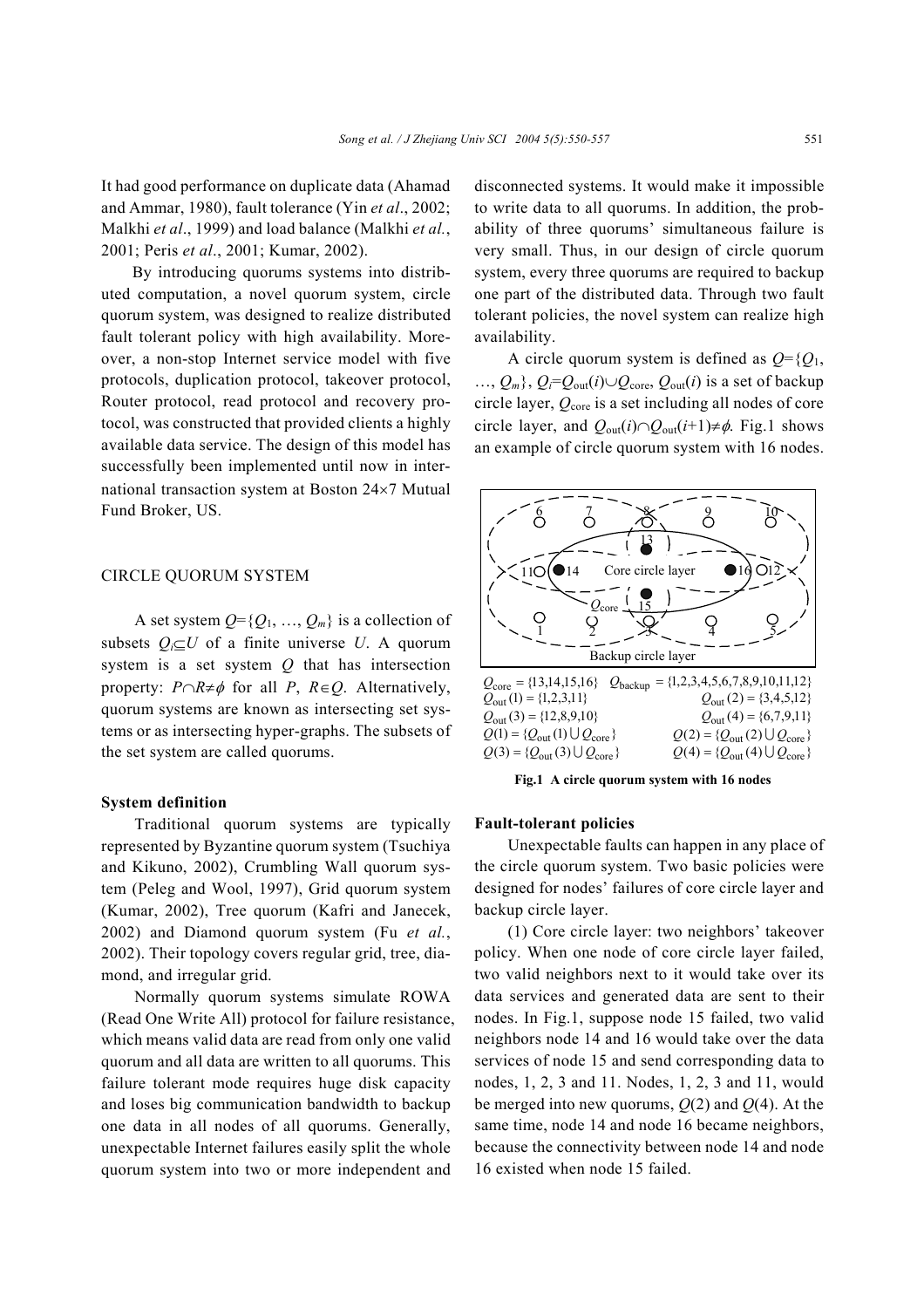(2) Backup circle layer: a voting policy with the newest timestamp. Only if under the newest timestamp, the summation of data number returned by valid nodes of backup circle layer was more than half of quorum size, the returned data were regarded as valid data. For instance, if node 1 failed and the quorum size was 6, the summation of data numbers of data sent by nodes 2, 3, 11 and 15 was 4. According to voting policy, the value of returned data was valid.

Circle quorum system is a fault tolerant system with high availability. With all connectivity of circle quorum system valid, circle quorum system failed only if all nodes of core circle layer failed.

## NON-STOP INTERNET SERVICE MODEL

# **Logic framework definition**

Non-stop Internet service model framework is defined with four layers, computation layer, Router layer, backup layer and client layer, which provide data services for clients on Internet.



**Fig.2 Four layers logic framework**

Fig.2 shows the four-layered Non-stop Internet service model framework. Below is the definition:

(1) Computation layer: with strong computation capability, all computers work as mainframes which receive clients' customized information, generate original data and push them to client layer of clients' computers through computers on Router layer and backup layer;

(2) Router layer: with powerful transmission capability, Routers relay group broadcast information to computers on backup layer, screen failed computers between computer layer and backup layer and redirect valid computer address;

(3) Backup layer: computers of this layer have large disk or memory storage, save and rapidly push customized information to related clients who are online;

(4) Client layer: clients send customized information to mainframes and receive their data pushed by computers on backup layer.

With good features of strong data computation, powerful relay capability of group broadcast and rapid memory and transmission capability, Nonstop Internet service model can provide highly available data services for its clients as rapidly as possible.

## **Non-stop Internet service model definition**

**Definition 1** Computers in computation layer are defined as mainframes, and computers in backup layer are defined as servers. Routers on Router layer make a valid connection between computation layer and backup layer.

**Definition 2** Mainframe set in computation layer is described by Eq.(1),

$$
M = \{m_0, m_1, \dots, m_i, \dots, m_{N-1}\}
$$
 (1)

 $∀*i*∈[0, N-1]$ , mainframe  $m<sub>i</sub>∈M$ , N means the number of mainframes.

**Definition 3** Router set in Router layer is described by Eq.(2),

$$
R_{\text{Router}} = \{R_0, R_1, \dots, R_i, \dots, R_{N-1}\}
$$
 (2)

∀*i*∈[0, *N*−1], Router subset |R*i*∩R(*i*+1)mod *N*|≥2.

**Definition 4** Server set in backup layer is described by Eq.(3).

$$
S_{\text{Backup}} = \{S_0, S_2, \dots, S_i, \dots, S_{N-1}\}
$$
 (3)

 $∀i ∈ [0, N-1]$ , server subset  $|S_i ∩ S_{(i+1)mod N}| ≥ 2$ .

**Definition 5** The format of distributed dataset in unit  $U_i$  is described by Eq.(4),

$$
(DBL_i, (DCL_i, DCR_i), DBR_i)
$$
 (4)

∀*i*∈[0, *N*−1], *DCLi* and *DCRi* represent left and right computation dataset; *DBLi*=*DCR*(*i*−1+*N*)mod *N* means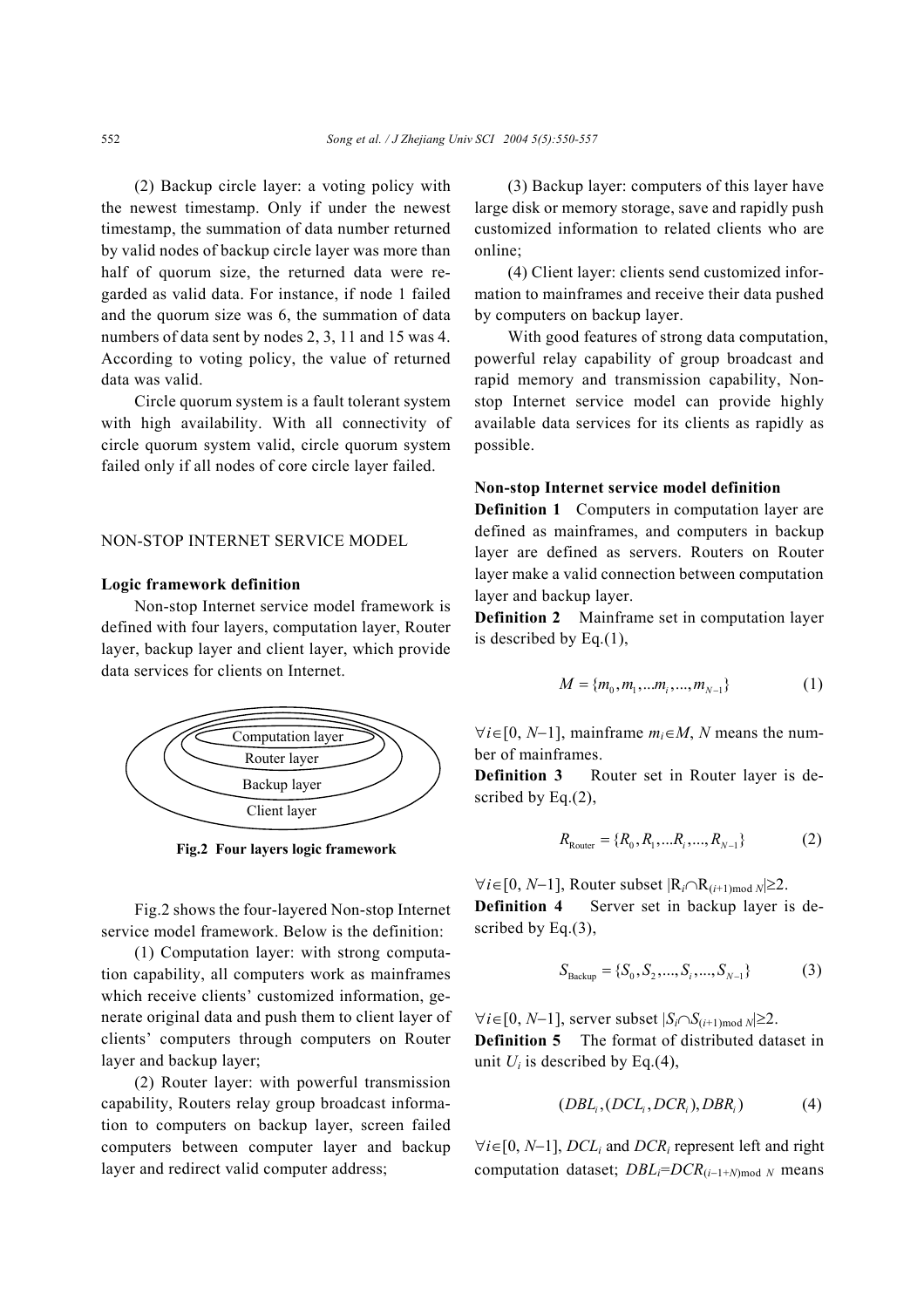left backup dataset, and *DBRi*=*DCR*(*i*+1) mod *N* the right backup dataset.

For quorum *i* , left backup dataset *DBLi* equals right computation dataset *DCR*(*i*−1+*N*)mod *N* of its left neighbor, quorum (*i*−1+*N*) mod *N*; while right backup dataset *DBRi* equals left computation dataset  $DCL_{(i+1) \text{ mod } N}$  of its right neighbor, quorum  $(i+1)$ mod *N*. We use mainframe  $m_i$  or server  $s_i \rightarrow$  dataset to denote mainframe  $m_i$  or server  $s_i$  operates on distributed dataset, such as  $m_i \rightarrow DCL_i$  and  $S_i \rightarrow DBR_i$ that indicate the mainframe  $m_i$  operates on  $DCL_i$ and servers of serve set *Si* handle *DBRi*.

**Definition 6** *D*=(*timestamp*, *number*, *value*, *type*) is designed as basic data structure.

*D*(*timestamp*) and *D*(*number*) are used for clients to vote valid data *D*(*value*) under unexpected failures situation. Number *D*(*number*) is the times of the newest timestamp dataset by different quorums. Generally, *D*(*number*) of valid intersected nodes is set to 2; because their data are affirmed twice by two intersected quorums. For other non-intersected nodes, the number is set to 1. Data type *D*(*type*) is used for Routers to redirect valid mainframe.  $D(tvpe)$  can be assigned to (000 & 001),  $(010 \& 011)$ ,  $(100 \& 101)$  and  $(110 \& 111)$  to represent left backup data (Part one & two), left computation data (Part one & two), right computation data (Part one & two) and right backup data (Part one & two).

Based on the above definitions, the Non-stop Internet service model can be defined by Eqs.(5)− (7):

$$
NSISM = \{U_0, U_1, \dots, U_i, \dots, U_{N-1}\}
$$
 (5)

$$
U_i = \{Q_{(i-1+N) \text{ mod } N}, Q_i, Q_{(i+1) \text{ mod } N}\}\
$$
 (6)

$$
Q_i = \{m_i, R_i, S_i\} \tag{7}
$$

where  $\forall i \in [0, N-1]$ ,  $m_i \in M$ ,  $R_i \in R_{\text{Router}}$  and  $S_i \in$ *S*Backup. Quorum *Qi* mainly executes dataset (*DCLi*, *DCRi*) services such as computation, transmission and failure tolerance; Data service unit *Ui*, including quorum *Q*(*i*−1+*N*)mod *N*, *Qi* and *Q*(*i*+1)mod *N*, principally monitors the availability of quorum  $Q_i$  and prepares to take over dataset (*DCLi*, *DCRi*) services. When quorum  $Q_i$  fails, quorum  $Q_{(i-1+N) \text{ mod } N}$  takes over data  $DCL_i$  services and  $Q_{(i+1) \text{mod } N}$  takes over data *DCRi* services. All computers of mainframe *mi*, router set  $R_i$  and server set  $S_i$  collaborate with each other and push customized data to clients as rapidly and valid as possible.



**Fig.3 Least non-stop internet service model with 3 mainframes** 

Fig.3 shows an example of the least Non-stop Internet service model framework based on circle quorum system. Actually, the least model has only one data service unit *U*1 composed of quorum *Q*1,  $Q_2$  and  $Q_3$ , that is because data service unit  $U_1$ equals  $U_2$  and  $U_3$ . If any of quorums fails, the other two quorums can take over without stop the data service of the failed quorum.

# PROTOCOLS

## **Duplication protocol**

Suppose mainframe *mi* supplies data service for its clients and has generated datasets *DCLi* and  $DCR_i$  in quorum  $Q_i$ . Mainframe  $m_i$  finishes the duplication of dataset *DCLi* as shown below:

(1)  $S_i \rightarrow DCL_i = m_i \rightarrow DCL_i$ , servers of server set  $S_i$  receive dataset  $DCL_i$  directly from mainframe  $m_i$ through router set *Ri*;

(2)  $m_{(i-1+N) \text{mod } N}$  →  $DBR_{(i-1+N) \text{mod } N} = m_i$  →  $DCL_i$ , mainframe *m*(*i*−1+*N*)mod *N* accepts dataset *DCLi* and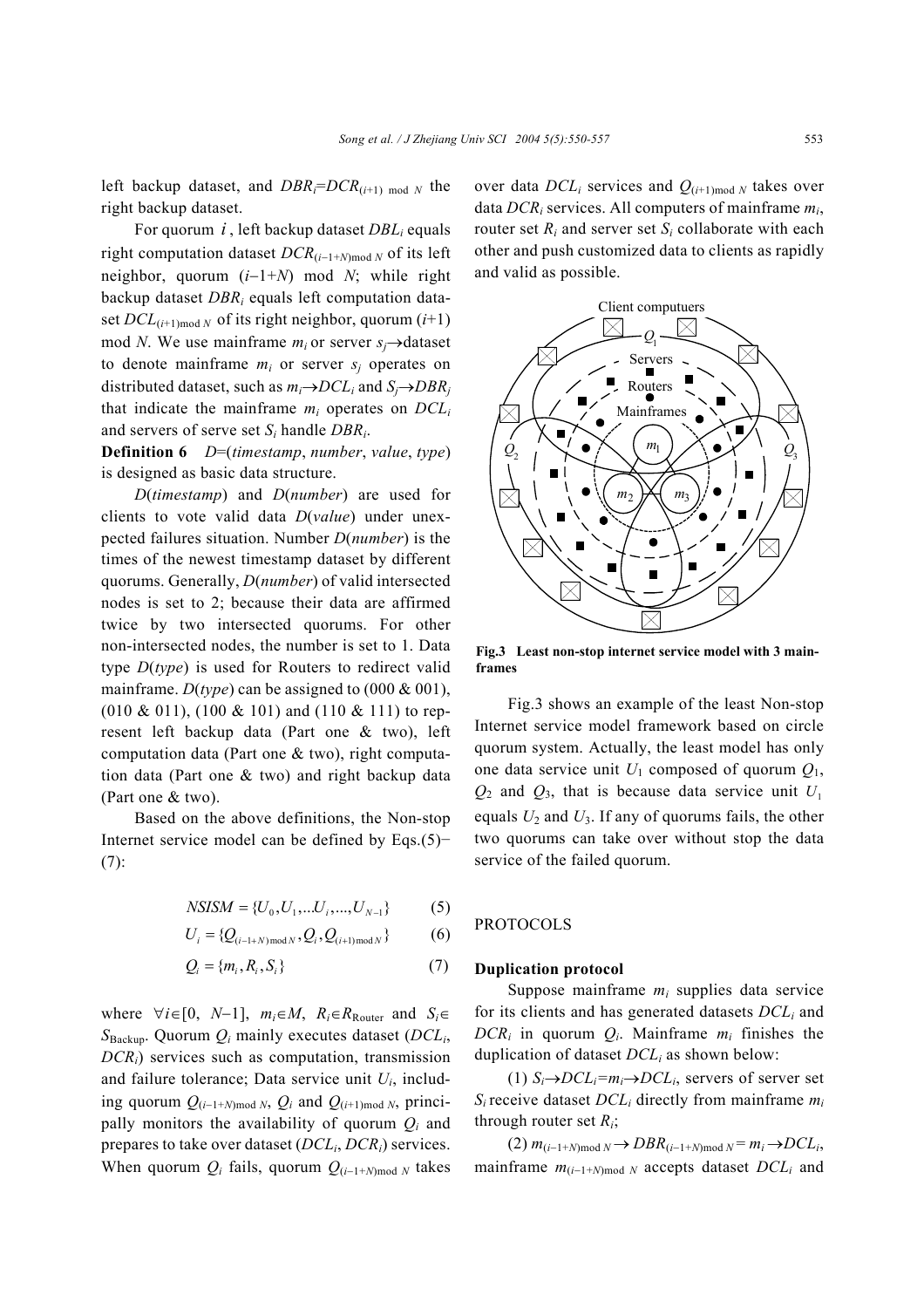keeps backup data  $DBR_{(i-1+N) \text{ mod } N}$  of quorum *Q*(*i*−1+*N*)mod *N* synchronized with computation data *DCLi* of quorum *Qi*;

(3)  $S_{(i-1+N) \text{mod } N}$  →  $DBR_{(i-1+N) \text{mod } N} = m_{(i-1+N) \text{mod } N}$ → *DBR*(*i*−1+*N*)mod *N*, mainframe *m*(*i*−1+*N*)mod *N* stores and forwards dataset  $DCL_i$  to servers set  $S_{(i-1+N) \text{mod } N}$ through router set  $R_{(i-1+N) \text{ mod } N}$ .

Thus, quorum *Q*(*i*−1+*N*)mod *N* has synchronized its right backup dataset *DBR*(*i*−1+*N*)mod *N* with left computation dataset *DCLi* of quorum *Qi*, and prepared for taking over dataset *DCLi* services at any moment. For dataset *DCRi*, mainframe *mi* also executes similar steps to keep left backup dataset *DBL*<sub>(*i*−1+*N*)mod *N* of quorum  $Q$ <sub>(*i*+1)mod *N* synchronized</sub></sub> with right computation dataset *DCRi* of quorum *Qi*. Timestamp, value and type of dataset *DCLi* or *DCRi* are saved by all servers of server sets *S*(*i*−1+*N*)mod *<sup>N</sup>* and  $S_i$  or  $S_i$  and  $S_{(i+1) \text{mod } N}$ . The number of valid data of intersected servers of server sets *S*(*i*−1+*N*)mod *N* and  $S_i$  or  $S_i$  and  $S_{(i+1) \text{mod } N}$  is set to 2, others' number is set to 1.

#### **Takeover protocol**

Assume that mainframe *mi* crashes or fails, and that it cannot provide dataset *DCLi* and dataset  $DCR_i$  services for its clients. Eq.(8) and Eq.(9) show that dataset  $DBR_{(i-1+N) \text{ mod } N}$  equals  $DCL_i$ ,  $DBL_{(i+1) \text{mod } N}$  equals  $DCR_i$ .

$$
DBR_{(i-1+N) \mod N} = \{DBR_{(i-1+N) \mod N}^1, DBR_{(i-1+N) \mod N}^2\} (8)
$$
  
\n
$$
DBR_{(i-1+N) \mod N}^1 \cap DBR_{(i-1+N) \mod N}^2 = \phi,
$$
  
\n
$$
|DBR_{(i-1+N) \mod N}^1| = |DBR_{(i-1+N) \mod N}^2|
$$
  
\n
$$
= |DBR_{(i-1+N) \mod N}^1| / 2.
$$
  
\n
$$
DBL_{(i+1) \mod N} = \{DBL_{(i+1) \mod N}^1, DBL_{(i+1) \mod N}^2\}
$$
  
\n
$$
DBL_{(i+1) \mod N}^1 \cap DBL_{(i+1) \mod N}^2 = \phi,
$$
  
\n
$$
|DBL_{(i+1) \mod N}^1| = |DBL_{(i+1) \mod N}^2| / 2.
$$

Mainframe  $m_{(i-1+N) \text{ mod } N}$  performs takeover operation as follows:

(1) From  $m_{(i+1) \text{ mod } N}$  to  $m_{(i-1+N) \text{ mod } N}$ , it searches the nearest valid mainframe to be its right neighbor. Suppose  $m_{(i+1) \text{mod } N}$  is its valid right neighbor;

$$
(2) \ m_{(i-1+N) \mod N} \rightarrow DCL_{(i-1+N) \mod N}
$$

$$
= \{m_{(i-1+N) \mod N} \rightarrow DCL_{(i-1+N) \mod N}, m_{(i-1+N) \mod N} \rightarrow DBR_{(i-1+N) \mod N}^1\}.
$$

Mainframe  $m_{(i-1+N) \text{ mod } N}$  merges dataset  $DBR^1_{(i-1+N) \text{ mod } N}$  into its dataset  $DCL_{(i-1+N) \text{ mod } N}$ , and it changes data type of  $DBR^1_{(i-1+N) \text{ mod } N}$  from 110 (right backup data) to 010 (left computation data) to take over dataset  $DBR^1_{(i-1+N) \text{ mod } N}$  services.

(3) 
$$
m_{(i-1+N) \text{ mod } N} \rightarrow DCR_{(i-1+N) \text{ mod } N}
$$
  
=  $\{m_{(i-1+N) \text{ mod } N} \rightarrow DCR_{(i-1+N) \text{ mod } N}, m_{(i-1+N) \text{ mod } N} \rightarrow DBR_{(i-1+N) \text{ mod } N}^2\}$ .

At one time, mainframe *m*(*i*−1+*N*)mod *N* also adds dataset *DBR*<sup>1</sup> (*i*−1+*N*)mod *N* to its dataset *DCR*(*i*−1+*N*)mod *<sup>N</sup>* and changes data type of *DBR*<sup>2</sup> (*i*−1+*N*)mod *N* from 111 (right backup data) to 100 (right computation data). Similarly, mainframe  $m_{(i-1+N) \text{ mod } N}$  also takes over backup dataset *DBR*<sup>2</sup> (*i*−1+*N*)mod *N* and sends new data of new dataset *DCR*(*i*−1+*N*)mod *N* to its right neighbor  $m_{(i+1) \text{mod } N}$ ;

(4)  $m_{(i-1+N) \text{mod } N}$  →  $DBR_{(i-1+N) \text{mod } N} = m_{(i+1) \text{mod } N}$ → *DCL*(*i*+1)mod *N*. Mainframe *m*(*i*−1+*N*)mod *N* prepares to receive backup data of  $DCL_{(i+1)mod N}$  from its right neighbor  $m_{(i+1) \text{mod } N}$ ;

(5)  $R_{(i-1+N) \text{mod } N} = \{R_{(i-1+N) \text{mod } N}, R_i\}$ , Routers rebuild router set *R*(*i*−1+*N*)mod *N* to redirect data requests from failed mainframe  $m_i$  to  $m_{(i-1+N) \text{ mod } N}$ and screen failed mainframe  $m<sub>i</sub>$ ;

(6)  $S_{(i-1+N) \text{mod } N} = {S_{(i-1+N) \text{mod } N}, S_i}$ .  $S_i$  is merged into server set *S*(*i*−1+*N*)mod *N*, which means mainframe *m*<sub>(*i*−1+*N*)mod *N* supplies non-stop service of data *DCL*<sub>*i*</sub></sub> for server set *Si*.

Mainframe  $m_{(i-1+N) \text{mod } N}$ , the left neighbor of failed mainframe  $m_i$ , performs the takeover procedure of dataset  $DCL_i$ . By merging  $R_i$  and  $S_i$  into  $R_{(i-1+N) \text{mod } N}$  and  $S_{(i-1+N) \text{mod } N}$ , mainframe  $m_{(i-1+N) \text{mod } N}$ will take over dataset *DCL<sub>i</sub>* services without stop when mainframe  $m_i$  or quorum  $Q_i$  fails. Similarly, mainframe  $m_{(i+1) \text{mod } N}$  can take over dataset  $DCR_i$ services of the failed mainframe *mi* or quorum *Qi*.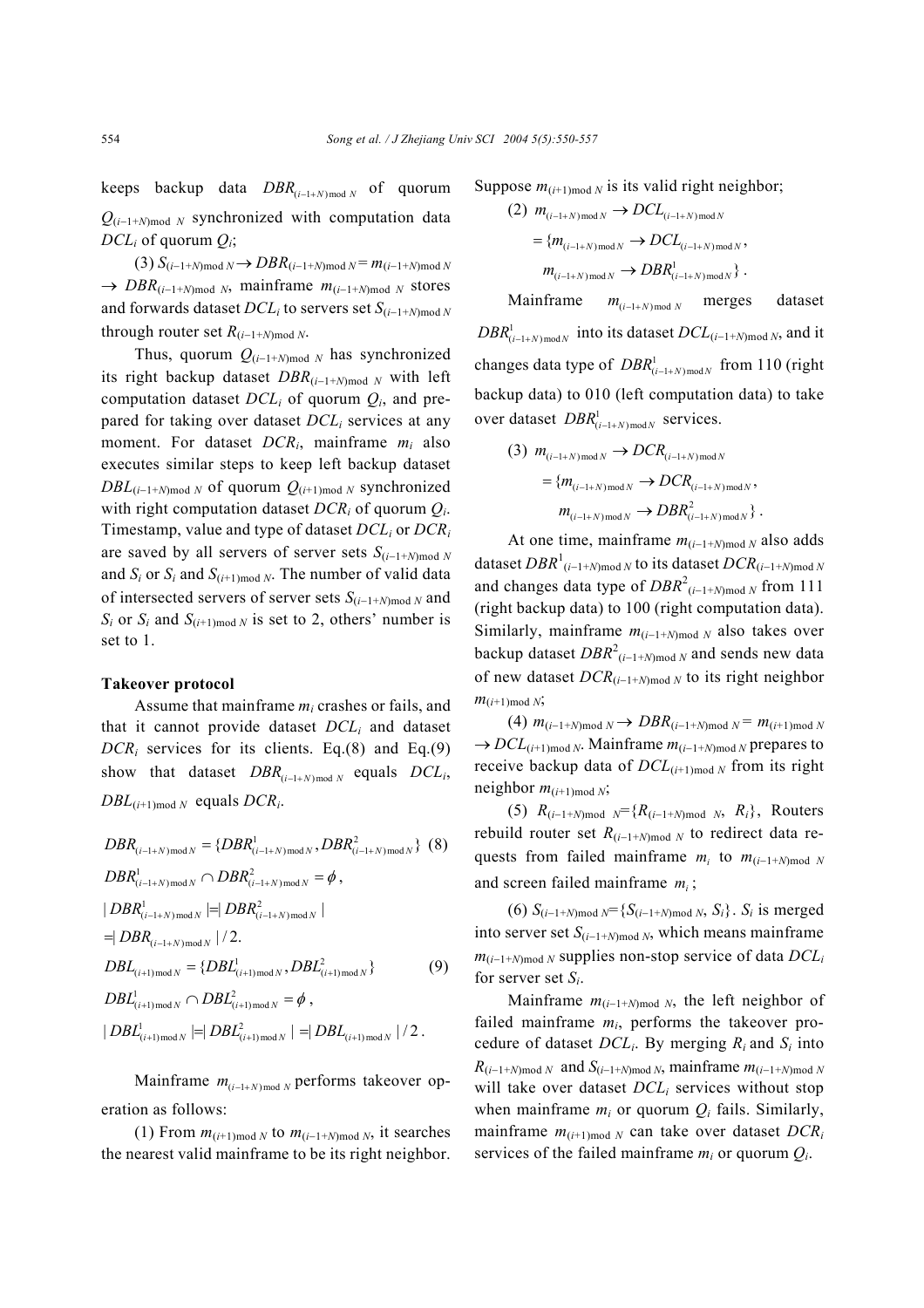### **Router protocol**

Router protocol mainly performs detection of mainframe and other Routers' heartbeat; redirects valid mainframe & screens failed mainframes and Routers, and rebuilding Router list. Client computer's registration processes is initialized as follows:

(1) Client computer sends registration or customized information to mainframe  $m_i$  through Routers;

(2) Mainframe  $m_i$  transmits received information to servers of its Server set *Si*;

(3) All servers of *Si* will record IP address and customized information of client computer, receive data from mainframe *mi* and push them to client computer.

After the above descriptions, in every cycle  $T_{\text{cycle}} = T_{\text{max}}/T_{\text{queue}}$ ,  $0 < T_{\text{cycle}} \le T_{\text{max}}$ ;  $T_{\text{Router}} = T_{\text{max}}/T_{\text{R}}$ ;  $0 < T_{\text{Router}_{i}} \leq T_{\text{max}}$ , mainframe  $m_i$  sends heartbeat to all valid Routers of its Router set *Ri*; Router *i* sends heartbeat to other Routers of Router set  $R_i$ .  $T_{queue}$  is defined as the waiting time of data transmission between mainframe  $m_i$  and Routers of Router set  $R_i$ ;  $T_R$  is the time between Routers of Router set  $R_i$ . The process of Router protocol is described as below:

(4) Within  $3T_{\text{max}}$ , if Router does not receive any heartbeat from mainframe *mi*, it requests mainframe  $m_i$  to send heartbeat and at the same time it collects the state mainframe  $m_i$  from other valid Routers of Router set *Ri*;

(5) If all Routers of Router set *Si* find that the mainframe  $m_i$  is inactive, they search for two valid neighbors of failed mainframe *mi* and notify left valid neighbor to take over left computation data service of failed mainframe *mi* and right valid neighbor to take over right computation data service of failed mainframe *mi*;

(6) If clients ask for  $m_i \rightarrow D(typ e=010)$ , Routers change it into  $m_{(i+1) \text{ mod } N}$   $\rightarrow$  *D*(*type*=101) and mainframe  $m_{(i+1) \text{ mod } N}$  sends generated data  $D(typ e=101)$ to server set  $S_{(i+1) \text{mod } N}$  including  $S_i$ ;

(7) Within  $3T_{\text{max}}$ , if one Router does not get the heartbeat of Router *j*, it will send a message to other valid Routers to check that Router *j* activity. Similarly, if one router does not get response from

Router *j* within  $3T_{\text{max}}$ , it will send a message of Router *j*'s failure to all valid Routers of Router set *Ri* to rebuild Router configuration;

(8) In each  $3T_{\text{max}}$ , all valid Routers will send one message to failed Router *j* to check its recovery. Once one Router gets recovery information of Router *j*, it will notify other valid to reconstruct Router configuration.



**Fig.4 Router redirect process**

In detail, Routers run redirection process to transmit and redirect clients' requirements. Fig.4 shows the flow chart of Router redirect process. First, client gets valid mainframe IP address and accesses related mainframe; then one Router checks whether the mainframe IP address is valid. If it is valid, Router will directly transmit client's requirements; or else if data type equals 0*XX*, Router will change failed mainframe IP address into its left valid neighbor IP address. If data type equals 1*XX*, Router will replace failed mainframe IP address by its right valid neighbor IP address, and then transmits them; and then, Router sends the client a redirection message, which changes client's failed mainframe IP address into the valid one. Finally, client uses the new valid mainframe IP address to access valid mainframe directly.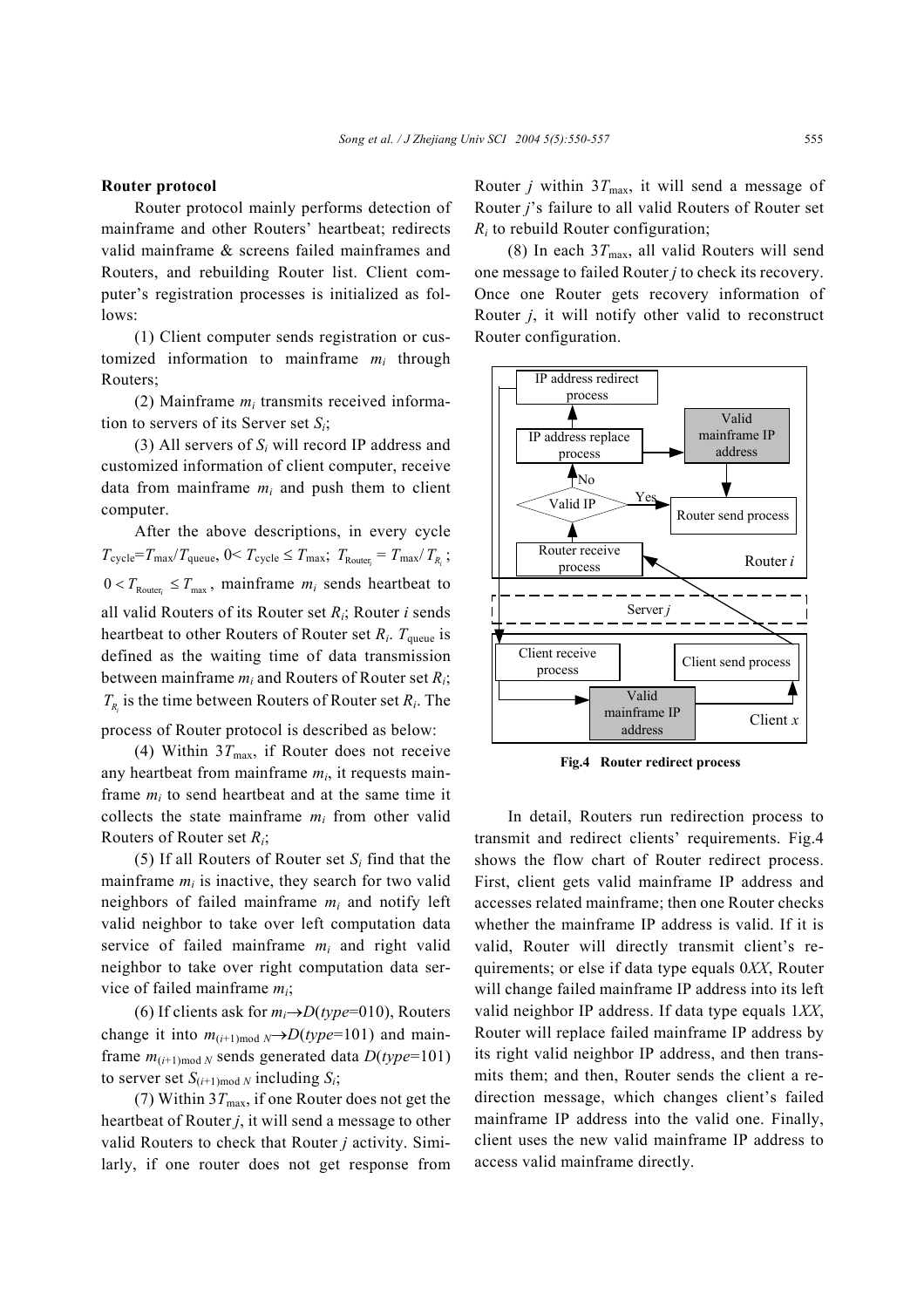## **Read protocol**

Presume a client wants to get its customized data *d* from data service unit *Ui* of quorum *Qi*. It waits a fixed time  $T_{\text{delay}}$  to collect data  $d_i$  pushed by servers of server set *Si*. All received data *di* form a dataset *D* and the loop variable *Loop* is initialized to be zero.

(1) Step 1:  $T_{\text{newest}} = \max\{d_i(\text{timestamp})|d_i \in D\},$ client gets the newest timestamp of dataset *D*;

(2)  $D_{\text{newest}} = \{ d_i' | d_i' \in D, d_i' (time stamp) = T_{\text{newest}} \},$ a new dataset *D*newest with newest timestamp is obtained;

(3) If  $\exists i, j, d_i' (value) = d_i' (value)$  and *Loop* ≤*N*, a data failure message is sent to mainframe *mi* to recompute data *d* based on local valid mainframe

IP address, and *Loop*++; (4) If *Loop*>*N*, Non-stop Internet service model fails, or else returns to Step 1;

(5)  $N_{\text{newest}} = \sum d_i' (number)$ , client calculates data number of valid data;

(6) If  $N_{\text{newest}} < |Q_i|/2$ , it triggers valid neighbors of quorum  $Q_i$  to send data, and returns to Step 1;

(7) or else,  $d=d_i'(value)$ , client gets valid data.

From the explanations above, a voting method with newest timestamp can ensure that clients get valid data.

#### **Recovery protocol**

Suppose that the failed or crashed mainframe *mi* has been recovered and its nearest valid neighbors are  $m_{(i-1+N) \text{ mod } N}$  and  $m_{(i+1) \text{ mod } N}$ . It will execute the followed steps to take its data services back:

(1) 
$$
m_i \rightarrow DBR_i = m_{(i-1+N) \mod N} \rightarrow DCR_{(i-1+N) \mod N}
$$
  
\n $m_i \rightarrow DBL_i = m_{(i+1) \mod N} \rightarrow DCL_{(i-1+N) \mod N}$ .

Mainframe  $m_i$  firstly backups computation dataset  $DCR$ <sub>(*i*−1+*N*)mod *N*</sub> and dataset  $DCL$ <sub>(*i*+1)mod *N*;</sub>

(2)  $m_i \rightarrow DCR_i = m_i \rightarrow DBR_i$ , and  $m_i \rightarrow DCL_i =$  $m_i \rightarrow DBL_i$ , mainframe  $m_i$  changes data type and takes over computation dataset *DCR*(*i*−1+*N*)mod *N* and  $DCL_{(i+1) \text{mod } N}$ ;

(3)  $m_{(i-1+N) \text{ mod } N}$  and  $m_{(i+1) \text{ mod } N}$  release dataset

(*DCLi*, *DCRi*) services by changing data type and make  $m_i$  their neighbors by restoring current router set and server set to original ones.

Thus, five protocols are presented to construct the non-stop mechanism of Non-stop Internet service model based on circle quorum system. These protocols indicate all computers cooperate with each other to keep the whole system highly available.

## **CONCLUSION**

The impact of network downtime, once relegated to either financial or specialized industrial applications, is becoming far more significant to a great number of businesses. State Street Company of USA, a world leader in financial services, reconstructed its Fund Broker System as 24×7 global international transaction service system on Internet. Original Fund Broker System, a service system on LAN, was required to be replanted to Internet. High availability and flexible upgrade were required to supply for Non-stop Internet service system. A novel quorum system named circle quorum system, combining with the high availability of quorum systems with distributed computation, was designed in this work. Non-stop Internet service model based circle quorum system was constructed and its five protocols were designed to provide highly available services for clients on Internet, even if some unexpectable failures happen. Currently, this model has been successfully implemented into international transaction system for Boston Mutual Fund Broker, US.

## **References**

- Ahamad, M., Ammar, M.H., 1980. Performance characterization of quorum-consensus algorithms for replicated data. *IEEE Trans. Software Eng*., **15**(4):492-495.
- Fu, A.W.C., Wong, M., Yat, S., 2002. Diamond Quorum Consensus for High Capacity and Efficient in a Replicated Data System. Distributed and Parallel Databases, p.1-25.
- Kafri, N., Janecek, J., 2002. Dynamic Behavior of the Distributed Tree Quorum Algorithm. 22nd International Conference on Distributed Computing Systems (ICD-